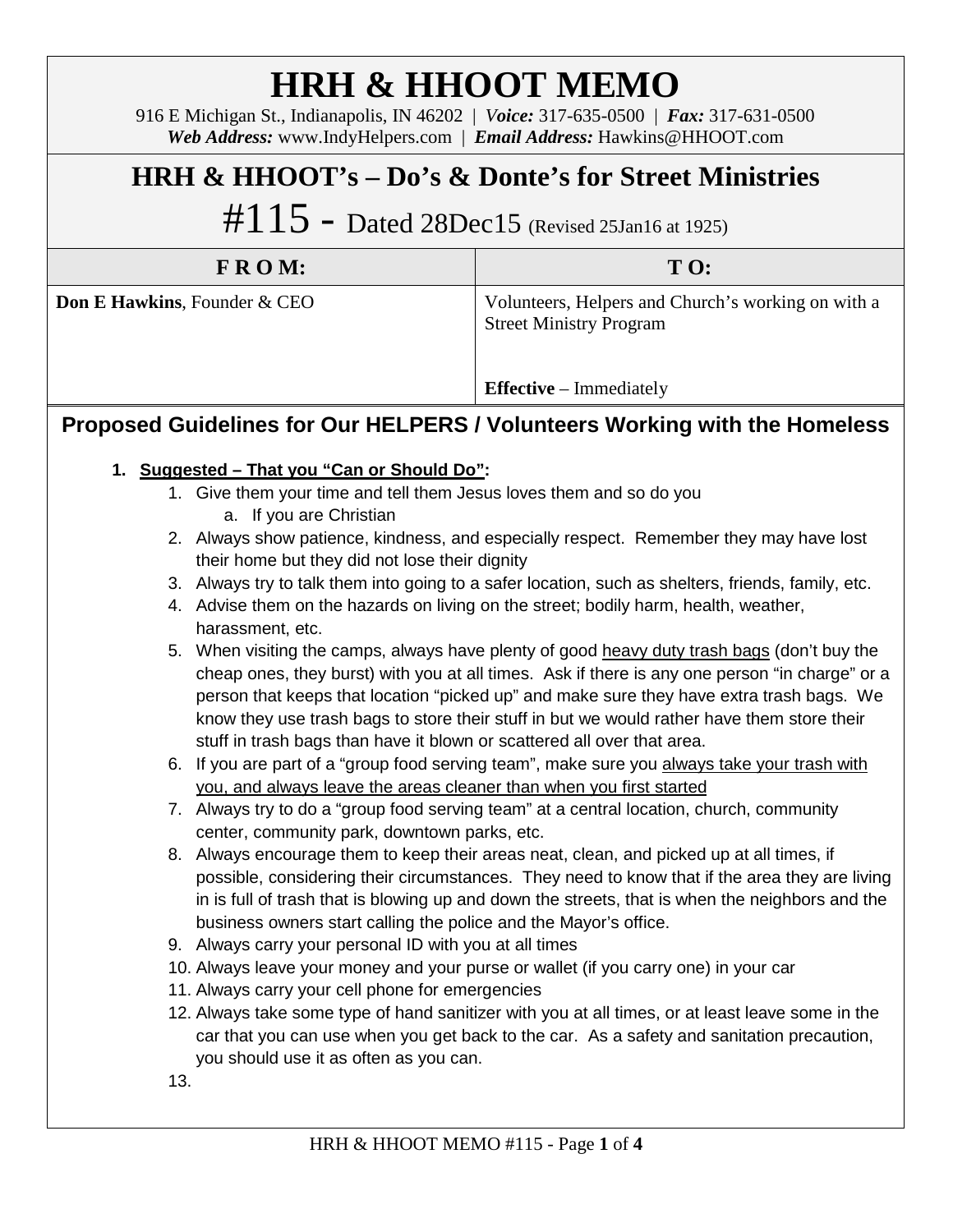#### **2. Suggested on things you "Can Not or Should Not Do":**

- 1. Never, never, never "go out" by yourself
	- a. Try to keep into groups of two, three or more, if possible
	- b. Never let yourself be separated from your group for any reason
- 2. Female HELPERS Never take anyone, anywhere, by yourself
- 3. Male HELPERS Never take a female homeless person anywhere in your car alone
- 4. Never do a door-to-door "group food serving" (set up tables where they live). Please try not to do a "group food serving" at a location where several homeless are living. Neighborhood associations do not like it and it is bound to cause problems that will eventually get the homeless kicked out of that area or neighborhood. You may start out serving just the people at that location, but in time, others will start visiting that location. That's when things start getting out of hand and neighbors and business owners will start complaining.
- 5. Never take your children with you to where the homeless live. Several of the homeless are registered or non-registered sex offenders and some are prone to violence. Remember some of them, but not all of them, are constantly using drugs or alcohol. DON'T TAKE CHANCES. Please leave your children at home when visiting the camps.
- 6. Never wear or display expensive jewelry
- 7. Never flash the amount of cash you have with you
- 8. Do not smoke or take medications around the homeless. They will ask you for one of whatever you are smoking or taking.
- 9.

**Please note:** There is such a thing as getting too personal or too comfortable with a homeless person to the point that you may let your guard down. An example is when you think you are just going to visit someone for a specific purpose, and they are not there for some reason. You may be confronted by another homeless person in that same area that does not know you as a friend to the homeless. That person may not be as friendly toward you as the person you are looking for. To them, you are now intruding into "their territory", or invading what they consider "their space". Unpredictability can be a disaster when dealing with the homeless, so never go out alone and always be prepared.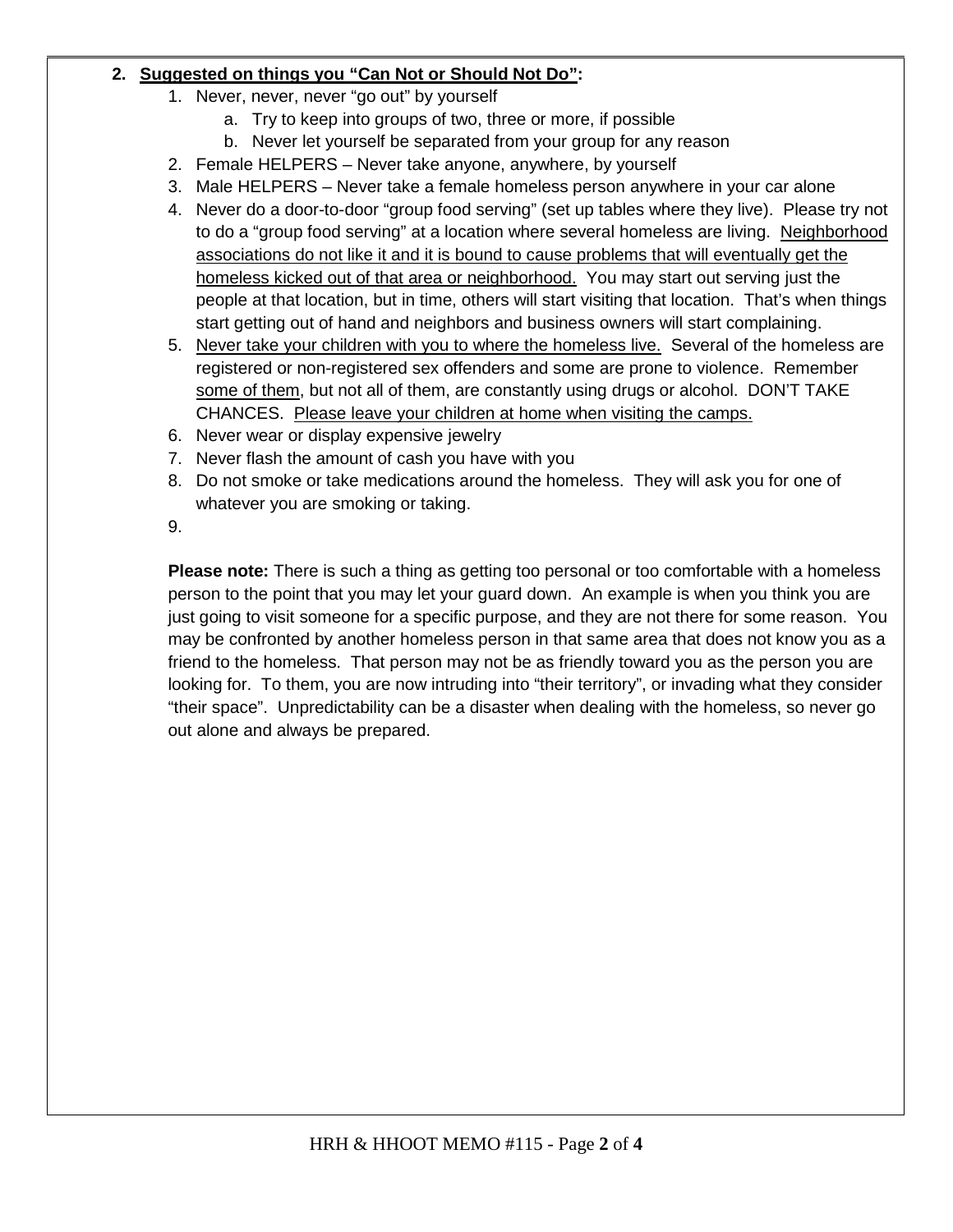#### **3. "DO" GIVE the homeless:**

- 1. Information on where they can get goods and services they may need
	- a. CHIP's Handbook of Help
	- b. Information on Connect2Help and 2-1-1 as well as 9-1-1 for emergencies
	- c. HRH's Brochure or HRH's Emergency Poster
	- d. Other information on where they can get shelter, food, and clothing
	- e. Bibles and religious materials
	- f. Other service providers' brochures that you deem necessary for that particular individual
- 2. Food (hot meals from a central location only)
- 3. Food (hot or cold from a fast food place)
- 4. Food (sandwiches, packaged or canned with pop-tops most don't have can openers)
- 5. Food (unopened nutritious snacks)
- 6. Food (junk chips, candy, cookies, etc. can do, but not preferred)
- 7. Water or juices in plastic bottles or cans No glass containers, please
- 8. Clothing (pants (long or short) & shirts)
- 9. Underwear (socks, shorts & T-shirts)
- 10. Insulated underwear in the winter
- 11. Sleepwear or pajama type clothing
- 12. Coats, Jackets & sweatshirts (with or without a hood)
- 13. Hats, scarfs, gloves & Hand Warmers
- 14. Backpacks or duffel bags
- 15. Shoes, boots & belts
- 16. Self-heating gloves, pads, etc.
- 17. Bedding items warm blankets & sleeping bags
- 18. Cigarettes and Tobacco (not recommended)
	- a. If you give in and do give them tobacco and/or cigarettes, do not give them very much at one time. Sometimes they sell or trade them for illegal drugs or alcohol and sometimes that makes them a target for thieves that need and want cigarettes
- 19. Trash bags w/ties Please do not buy the cheap, thin trash bags. They burst easily and sometimes cause more problems than they are worth. Please get the good ones with the ties build in.
- 20. Flashlight & batteries
- 21. Newspapers, Books & magazines
- 22. Writing paper or notebooks, pens & pencils
- 23. Coupons for food and clothing. Examples: Goodwill coupons for clothes, and fast food coupons for food
- 24. Chap Stick
- 25. Soap, shampoo, deodorant, toothbrush, toothpaste, mouthwash (non-alcohol)
- 26. Toilet paper, paper towels, napkins
- 27. Combs, hair brushes
- 28. Disposable Razors, Shaving cream
- 29. Can & bottle openers
- 30. Personal first-aid kits with Band-Aids
- 31. Landry detergent (small personal sizes)
- 32. Bath towels & Wash cloths
- 33.